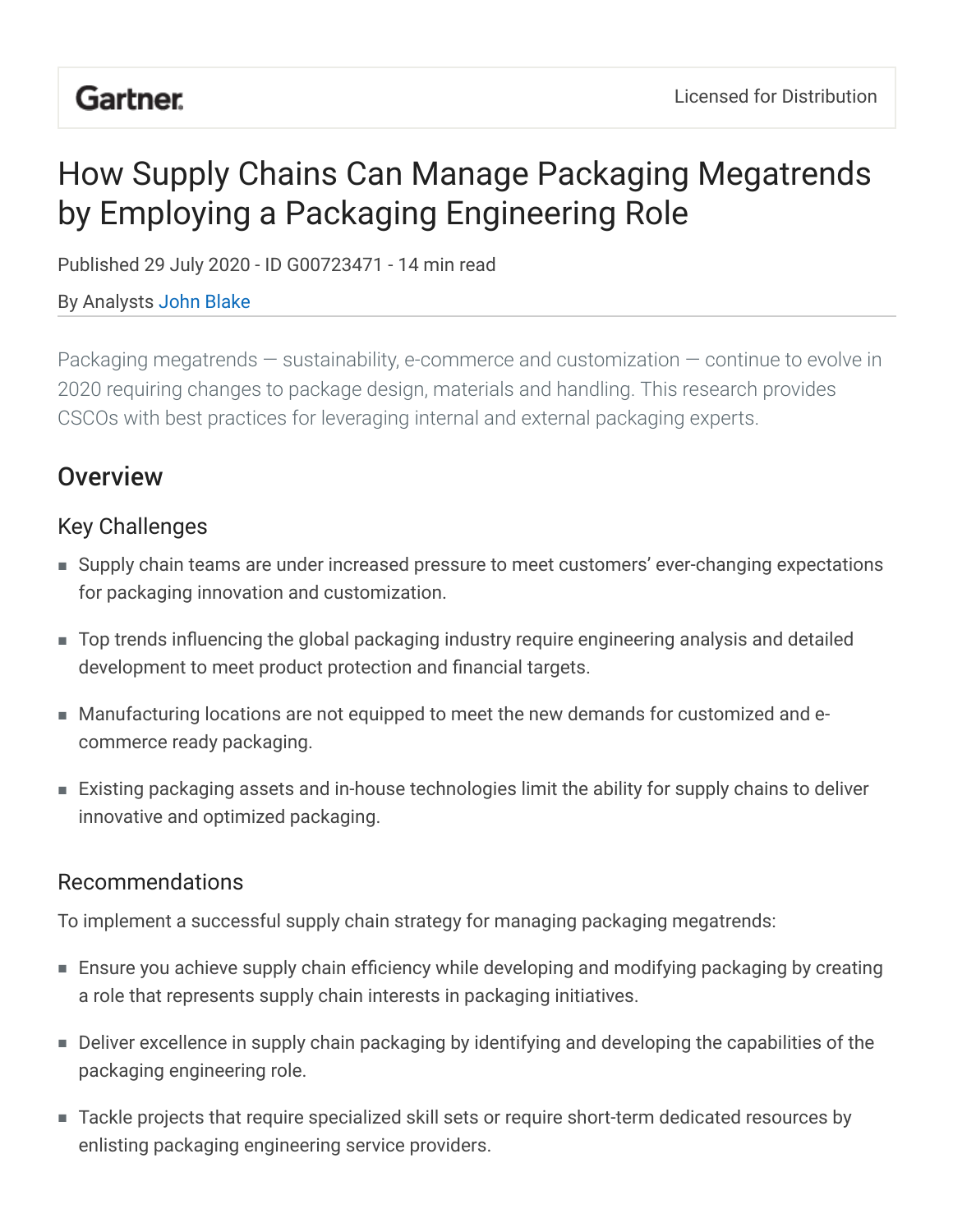# Introduction

Consumers' changing demands and the growth of nontraditional retail outlets are increasing companies' reliance on packaging innovations to enable them to accelerate revenue and preserve brand equity. The top packaging trends expected to impact the packaging industry through 2028 include:  $1$ 

- 1. Sustainability
- 2. E-commerce
- 3. Digitally connected packaging
- 4. Convenience

Each of these trends has an impact on supply chains and requires changes to packaging design, packaging equipment and packaging materials.

*Sustainable packaging* initiatives often require changes in packaging suppliers, the types or quantities of materials used, and the equipment used to fill and assemble the packages.

*E-commerce* has led to new price points and package sizes, often resulting in channel-specific case counts. The additional handling that packaged products see through online retailers such as Amazon requires specific packaging that ensures items arrive without damage.

*Digitally connected packaging* is growing in application. For example, brand owners leverage digitally connected packaging to combat counterfeit goods, engage with consumers and prevent theft, while providing visibility throughout the supply chain.

*Convenience* is a trend driven by many factors, including changing demographics and the continual uptake of technology. According to a 2018 Nielsen report,  $^2$  consumers are seeking products that meet their specific needs.

COVID-19 has only heightened the emphasis put on packaging to meet the needs of consumers (see ["Supply Chain Brief: COVID-19 Impact on E-Commerce and Sustainable Packaging"](javascript:void(0);)). E-commerce, sustainable packaging and convenience, led by product/personal protection, have all accelerated during the pandemic and are expected to persist postrecovery (see Figure 1).

### Figure 1: Impact of COVID-19 on Packaging Megatrends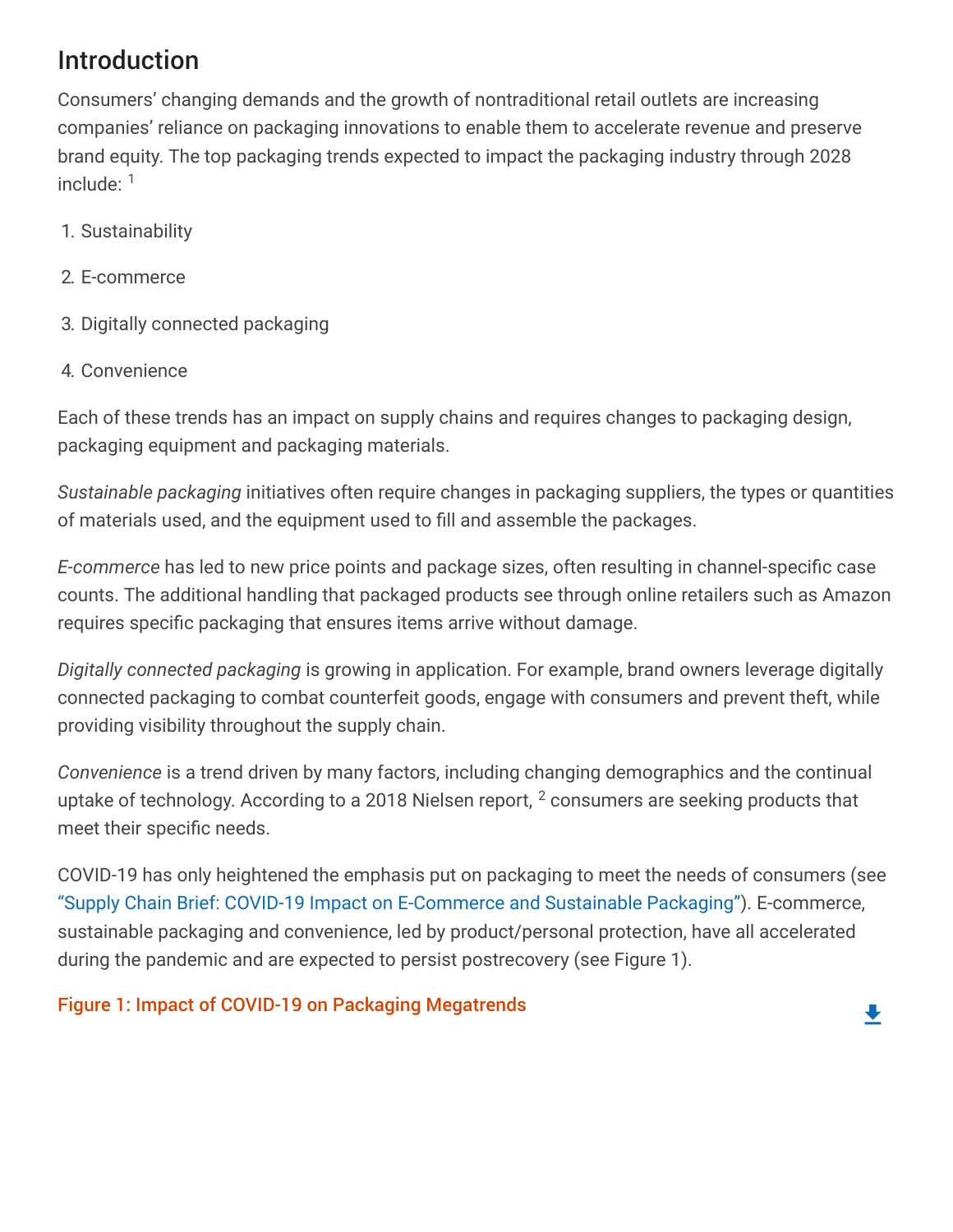#### **Impact of COVID-19 on Packaging Megatrends**

Illustrative



The dynamic nature of the retail marketplace calls for sustainability and the continued growth of ecommerce. It also increases the reliance on packaging to do more work to protect, distribute and market products than ever before.

Consumer need for customization and convenience is also changing the retail landscape, as shown by the growth of e-commerce. However, as the focus turns to the growth in e-commerce, other channels (such as pharmacy, discount, club store, grocery and traditional retail) can't be ignored. Within these channels, retailers and consumers are setting specific product assortment requirements. The retail outlets have become destinations to meet consumers' very different needs through price point, quality, use and variety  $-$  all enabled in full or in part by the packaging design. Product design is often referenced within supply chain planning  $-$  but packaging is what usually differentiates or defines the product offering.

In our research, we have found that leading companies design collaborative structures in their organizations to ensure that product and packaging design considerations are addressed within supply chain management. This research outlines best practices for incorporating the packaging engineering expertise into the supply chain strategy function.

# Analysis

Ensure Supply Chain Efficiency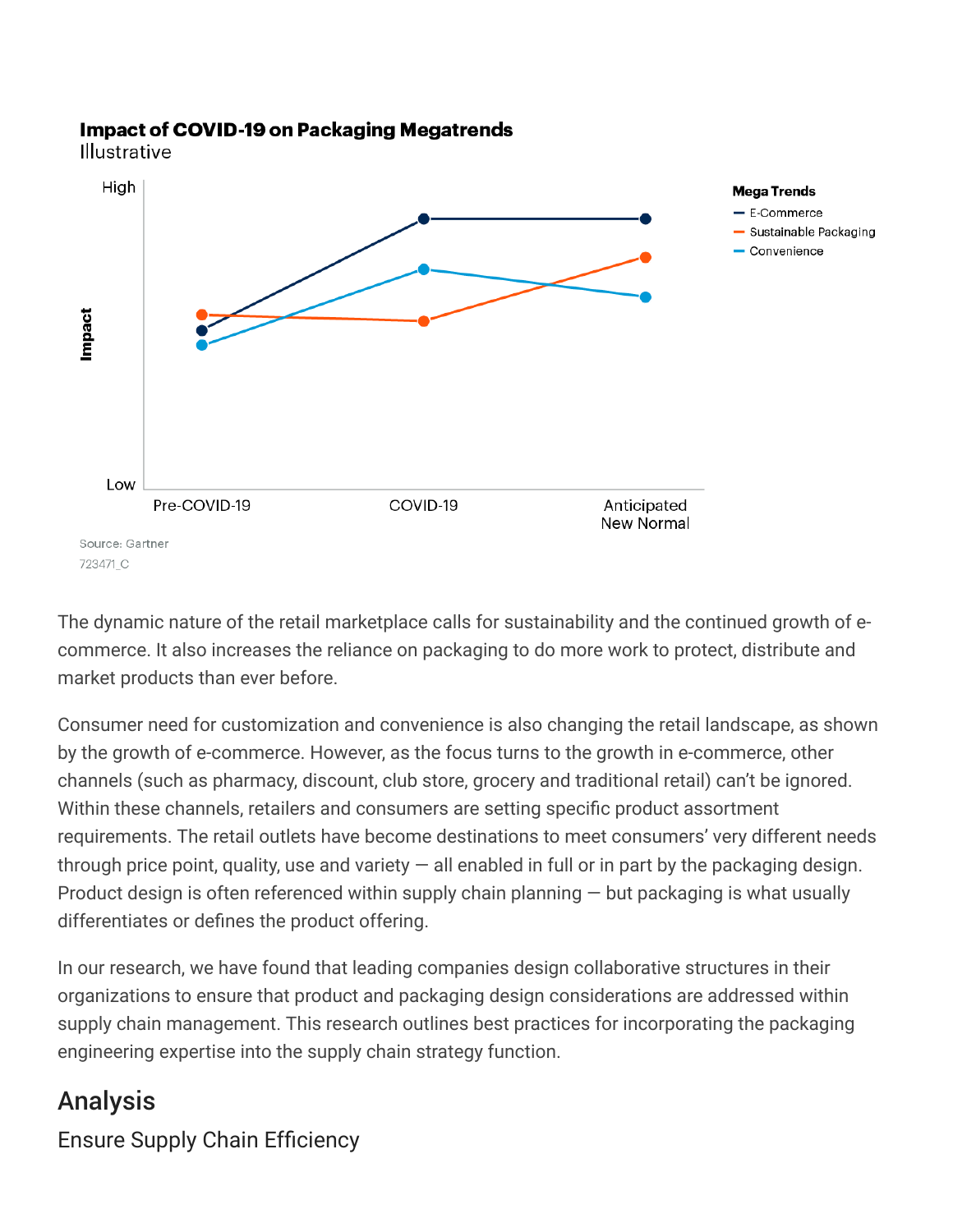Packaging and packaging engineering is still a relatively immature discipline despite being close to a \$1 trillion industry and playing an increasingly important role in nearly all industries. Many companies still do not employ packaging engineers and in many cases leave the packaging engineering responsibilities to marketing, procurement or suppliers.

Where dedicated packaging engineering resources do exist within organizations, we find that there is no single consistent reporting relationship when viewed cross-industry, or even within a given industry. Packaging engineers can report into research and development, engineering, marketing, procurement, manufacturing and sometimes supply chain.

The function that leads packaging typically drives the packaging agenda. As a result, packaging initiatives often suffer from a lack of cross-functional coordination. Supply chain leaders have a vested interest in packaging because it affects costs of goods, sustainability initiatives, and costs for manufacturing and shipping. Often we find that the supply chain is not included in the packaging conversation. As a result, it needs to react and adjust to deliver suboptimal options that do not include consideration of the full capabilities and impact on the end-to-end supply chain.

To address the challenges of packaging, create a role or add responsibilities to represent supply chain interests and build packaging capabilities into the supply chain function. Depending on reporting relationships, budgets and cross-functional alignment, different approaches are taken to address supply chain interests:

- 1. Maintain current organizational roles while directly including supply chain in the packaging development and decision-making processes. This approach will improve the orchestration of the end-to-end packaging process and often applies when packaging reports into a function other than supply chain.
- 2. Introduce a supply chain packaging engineer role to represent supply chain interests in the development process or to lead packaging programs in full. This approach applies where no packaging expertise exists internally or for specific programs where there is heavy emphasis on the supply chain.
- 3. A combination of 1 and 2.
- 4. Maintain one packaging organization that designs and develops packaging but has the discipline to consistently incorporate views from across the business functions.

Whichever approach you determine is achievable based on the current conditions of budgets, resources and functional alignment, ensure supply chain interests are represented in packagingrelated programs. Do not assume that individual roles have the visibility and knowledge of end-to-end processes when creating new or making modifications to packaging. It's common that most of the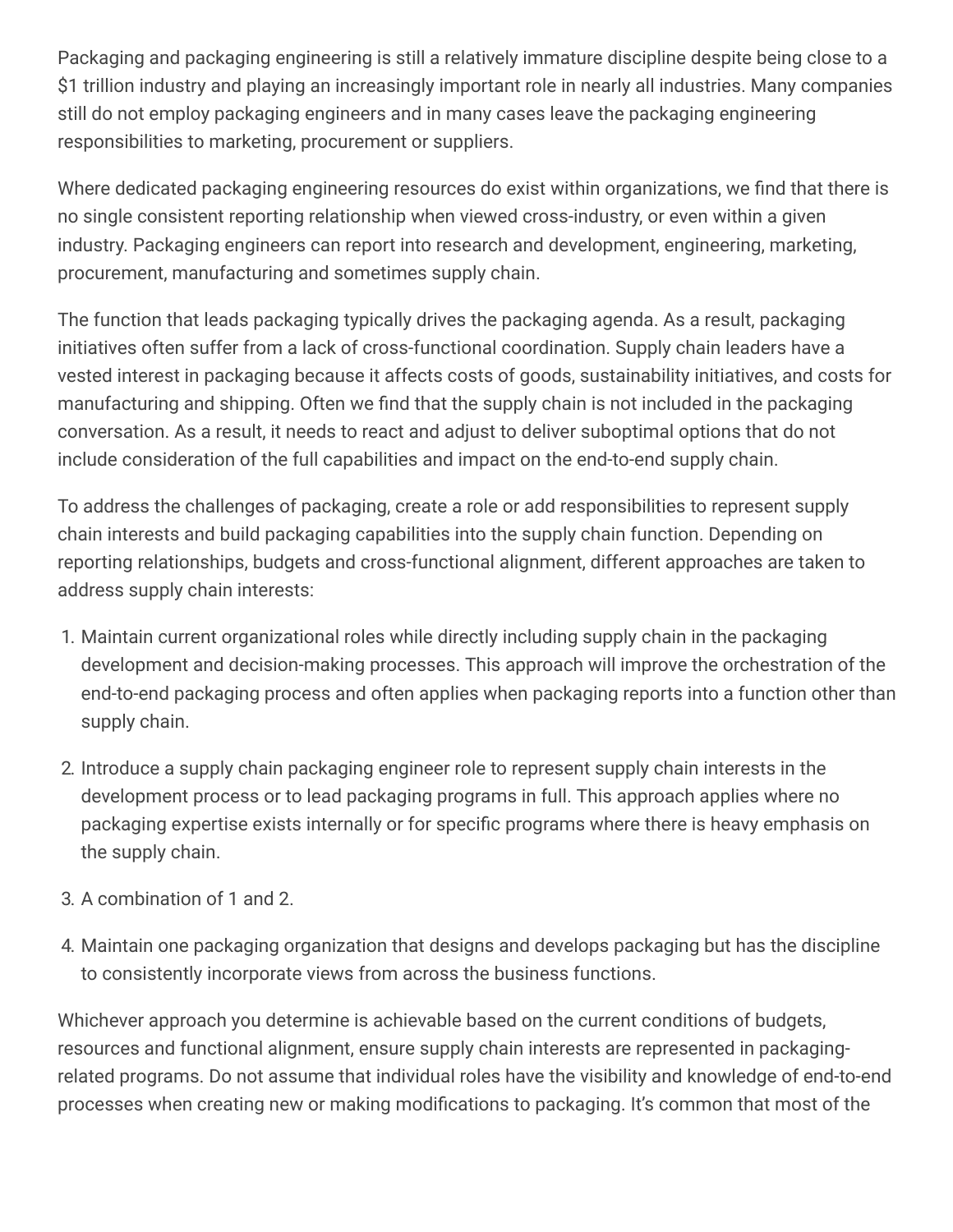focus in early development stages is put on customer or consumer feedback, or packaging material costs and areas such as capital requirements or transportation costs are overlooked

# Deliver Excellence in Supply Chain Packaging

Define the supply chain packaging role by focusing on the key responsibilities and capabilities that packaging engineers possess.  $^3$  Recognize that packaging engineers who report into marketing, procurement or any other function will have goals and deliverables that differ from supply chain priorities. An engineer reporting into marketing will often have innovation, growth and consumer preferences as key priorities. Although these are good for meeting marketing objectives, the proposed package that emerges from the development process may not fit the manufacturing assets, cost structure or distribution efficiencies of the supply chain. Therefore, influence the direction and final results of the packaging development process by introducing a role that:

- Possesses the skills and knowledge of packaging engineering
- Orchestrates solutions to packaging-driven challenges across the supply chain and operational groups through a deep understanding of the elements that make supply chains successful

Package engineering encompasses a unique and specialized set of responsibilities and skills. Packaging engineers possess a deep understanding of materials — their use and manufacture, product protection (including damage prevention and shelf life) and distribution (including protective packaging, pallet design and transportation methods). Align the key skills and requirements of packaging engineers with your supply chain priorities and create a role-specific job description. Use the lists of responsibilities in Table 1 to create a supply chain packaging role that can support the supply chain organization.

Three key areas of responsibility for packaging engineering consist of package design, package analysis and package orchestration. <sup>3</sup> Packaging design is most often associated with new products, but it must be included in all efforts to make changes to packaging. Package design goes beyond the physical appearance and selection of materials to include impact on sustainability, transportation and interaction with packaging equipment. Packaging analysis involves responsibilities ranging from scoping cost optimization to feasibility and identification of new technologies. Packaging orchestration involves the oversight to ensure projects are completed within time and budget. In addition to managing projects, responsibilities include supporting co-packers, engaging with suppliers and supporting manufacturing.

### Table 1: Packaging Engineering Responsibilities Span Design, Analysis and Orchestration

| Key Area | Responsibilities |
|----------|------------------|
|----------|------------------|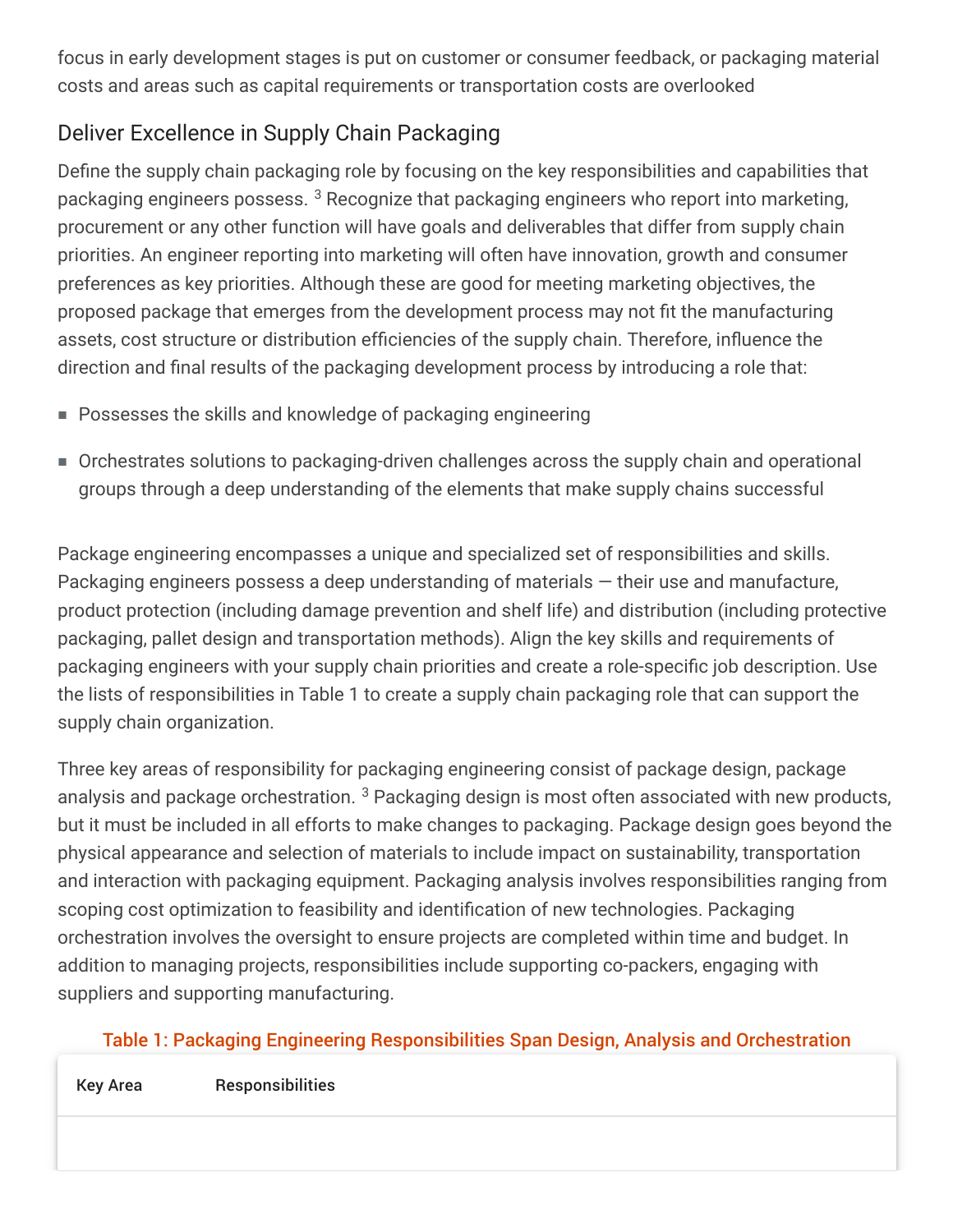| Packaging<br>Design   | Develop packaging for new product launches, line extensions and emerging retail<br>channels.<br>Manage and execute the design, evaluation, testing and qualification of new and<br>modified package components through to final shipment.<br>Ensure that package designs and systems will operate efficiently on existing and new<br>packaging lines through line trials and validation.<br>Interface with the manufacturing sites to ensure a smooth transfer of knowledge and<br>technology from pilot to production scale for materials, pack forms and packaging<br>equipment.<br>Provide recommendations for relevant equipment modification and/or purchase and<br>determine the impact of new packaging design on existing and new automation at |
|-----------------------|---------------------------------------------------------------------------------------------------------------------------------------------------------------------------------------------------------------------------------------------------------------------------------------------------------------------------------------------------------------------------------------------------------------------------------------------------------------------------------------------------------------------------------------------------------------------------------------------------------------------------------------------------------------------------------------------------------------------------------------------------------|
|                       | manufacturing locations<br>Modify package designs to optimize manufacturing and labor efficiencies.                                                                                                                                                                                                                                                                                                                                                                                                                                                                                                                                                                                                                                                     |
|                       |                                                                                                                                                                                                                                                                                                                                                                                                                                                                                                                                                                                                                                                                                                                                                         |
| Packaging<br>Analysis | Develop and execute protocols for package sourcing, purchasing, installation and<br>validation of equipment, as well as developing and validating packaging processes.                                                                                                                                                                                                                                                                                                                                                                                                                                                                                                                                                                                  |
|                       | Identify packaging cost reduction opportunities and validate the options to ensure<br>product quality.                                                                                                                                                                                                                                                                                                                                                                                                                                                                                                                                                                                                                                                  |
|                       | Lead analysis of nonstandard package components and corrective actions to<br>eliminate deviations from standard.                                                                                                                                                                                                                                                                                                                                                                                                                                                                                                                                                                                                                                        |
|                       | Identify and develop feasible packaging concepts and technical solutions based on<br>supplier technologies and internal/external manufacturing capabilities.                                                                                                                                                                                                                                                                                                                                                                                                                                                                                                                                                                                            |
|                       | Identify and validate new packaging technologies.                                                                                                                                                                                                                                                                                                                                                                                                                                                                                                                                                                                                                                                                                                       |
|                       |                                                                                                                                                                                                                                                                                                                                                                                                                                                                                                                                                                                                                                                                                                                                                         |
|                       |                                                                                                                                                                                                                                                                                                                                                                                                                                                                                                                                                                                                                                                                                                                                                         |
|                       |                                                                                                                                                                                                                                                                                                                                                                                                                                                                                                                                                                                                                                                                                                                                                         |
|                       |                                                                                                                                                                                                                                                                                                                                                                                                                                                                                                                                                                                                                                                                                                                                                         |
|                       |                                                                                                                                                                                                                                                                                                                                                                                                                                                                                                                                                                                                                                                                                                                                                         |
|                       |                                                                                                                                                                                                                                                                                                                                                                                                                                                                                                                                                                                                                                                                                                                                                         |
|                       |                                                                                                                                                                                                                                                                                                                                                                                                                                                                                                                                                                                                                                                                                                                                                         |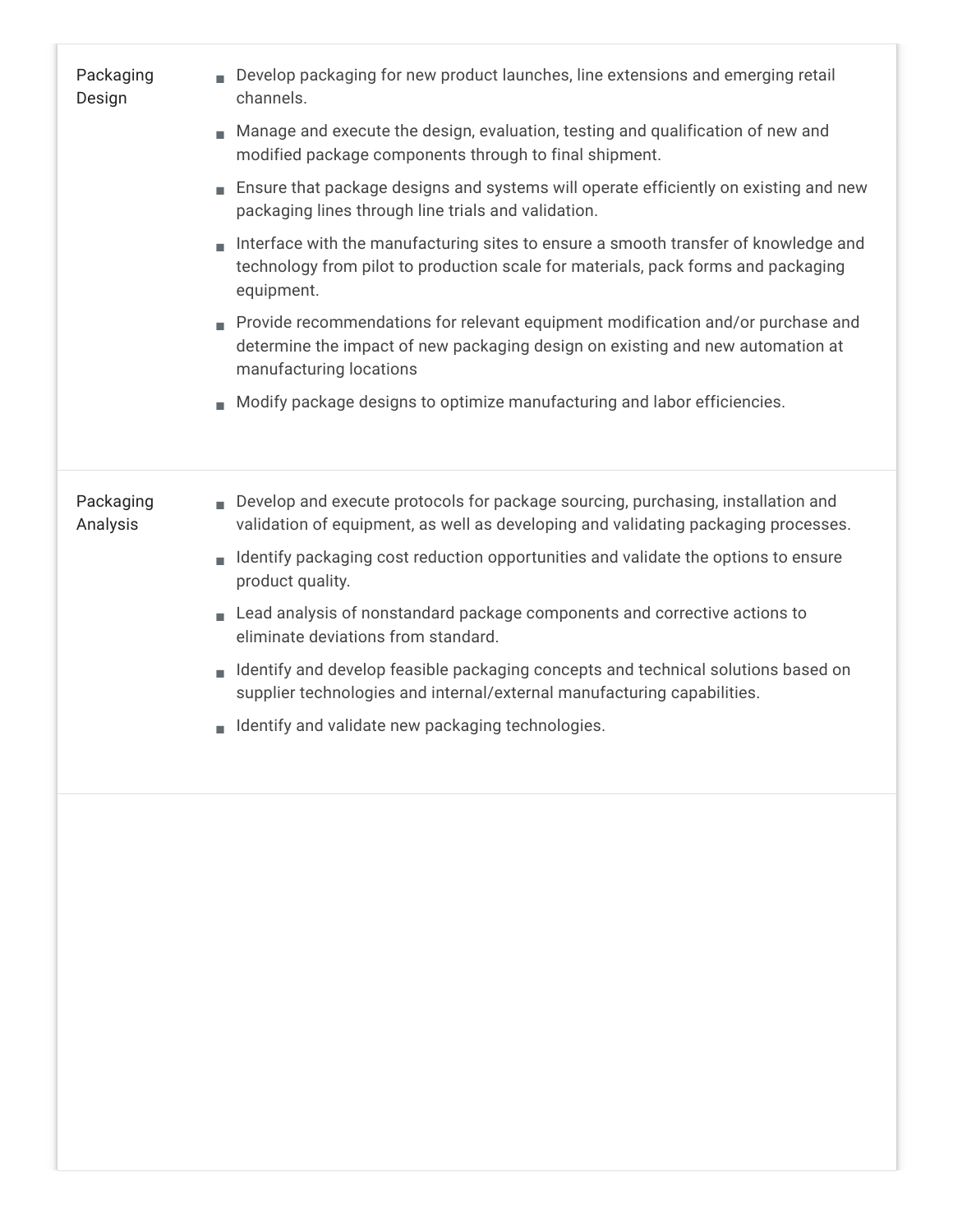

Source: Gartner (July 2020)

### Factor Industry-Specific Technical Requirements Into Supply Chain Packaging Roles

In designing a supply chain packaging role, recognize that the core competencies of the position will remain constant, but specific technical requirements will be differentiated by industry. Specify the role requirements for your industry by emphasizing key industry requirements:

- Life sciences: Has a much greater emphasis on regulatory and technical documentation. It also requires knowledge of methods of sterilization for medical device packaging.
- Chemical industry: Has specific packaging requirements regulated by government agencies as well as strict labeling requirements.
- Food and beverage: Has an emphasis on shelf life to maintain product quality while minimizing costs in a comparatively low-margin sector. Material and product interaction is also a focus, as well as understanding the deteriorative effects of food products.
- Consumer goods: Puts greater emphasis on mold development and dispensing systems, high capital mold qualification and the filling of gases and liquids.
- Industrial and consumer electronics: Specific packaging engineering skills focus on structural analysis, determining the effects of loads on structures and conducting thermal and electrical simulations.

See Table 2 for industry-specific technical requirements. <sup>4</sup> Develop a job description specific to your needs by differentiating between foundational skills and industry-specific experiences and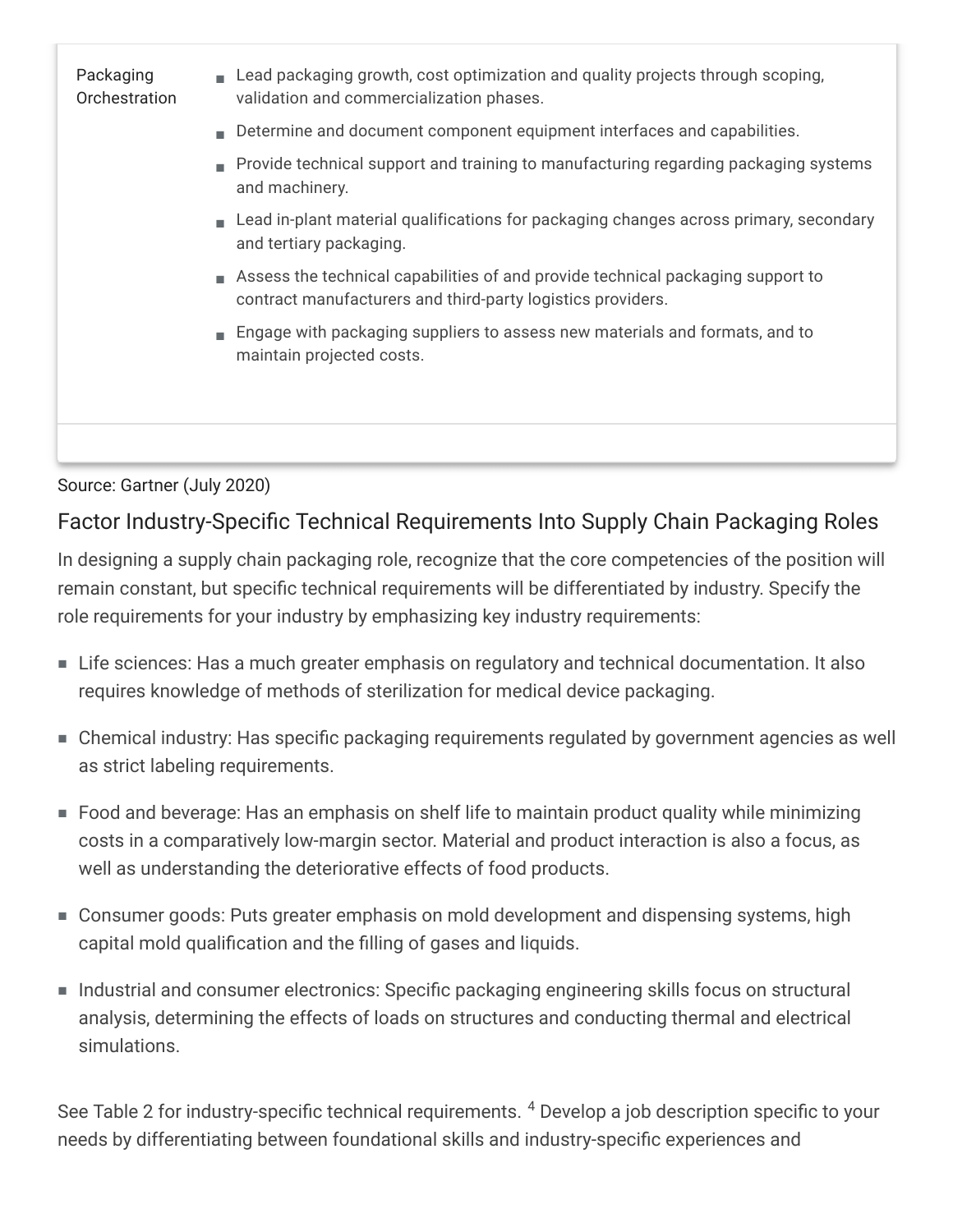#### responsibilities.

| Category                                             | <b>Industry-Specific Skills and Responsibilities</b>                                                                                                                                                                                                                                                                                                                                                                                                                                                                                                                                                                                                                                                                                                                                                                                                                                                                                                                |
|------------------------------------------------------|---------------------------------------------------------------------------------------------------------------------------------------------------------------------------------------------------------------------------------------------------------------------------------------------------------------------------------------------------------------------------------------------------------------------------------------------------------------------------------------------------------------------------------------------------------------------------------------------------------------------------------------------------------------------------------------------------------------------------------------------------------------------------------------------------------------------------------------------------------------------------------------------------------------------------------------------------------------------|
| Industrials<br>and<br>Consumer<br><b>Electronics</b> | Provide container and truckload packing schemes<br>Support field and factory problem resolution<br>Have experience using principles of structural analysis to determine effects of loads on<br>structures<br>Have experience using standards, specifications, rules and requirements (ASTM, ISTA,<br>NMFC) for the proper packaging of goods moving by motor carrier<br>Maintain accurate dimensions and weights data<br>Assist in supplier selection and transition<br>Manage/drive/support OSAT to provide package design, thermal and electrical<br>simulation, and assembly support                                                                                                                                                                                                                                                                                                                                                                             |
| Food and<br><b>Beverage</b>                          | Understand and have a working knowledge of packaging materials and equipment, and<br>how they interact<br>Have experience with flexible barrier materials, paperboard, corrugated materials,<br>CAP/MAP, display and club store packaging, VFFS and HFFS equipment, automatic<br>cartoning and case packing, and overall plant operations<br>Conduct value analysis and cost reduction activities on packaging materials and labor<br>reduction<br>Be responsible for determining packaging material specifications to maintain product<br>integrity; This includes developing appropriate design to maximize long-term quality and<br>shelf life of product, while minimizing or reducing cost<br>Understand application of AQL or similar to testing and statistical sampling; be able to<br>write packaging quality specifications, including defect definitions and sampling/test<br>plan<br>Be proficient with ArtiosCAD and other packaging-specific software |
|                                                      |                                                                                                                                                                                                                                                                                                                                                                                                                                                                                                                                                                                                                                                                                                                                                                                                                                                                                                                                                                     |

### Table 2: Industry-Specific Packaging Engineer Skills and Responsibilities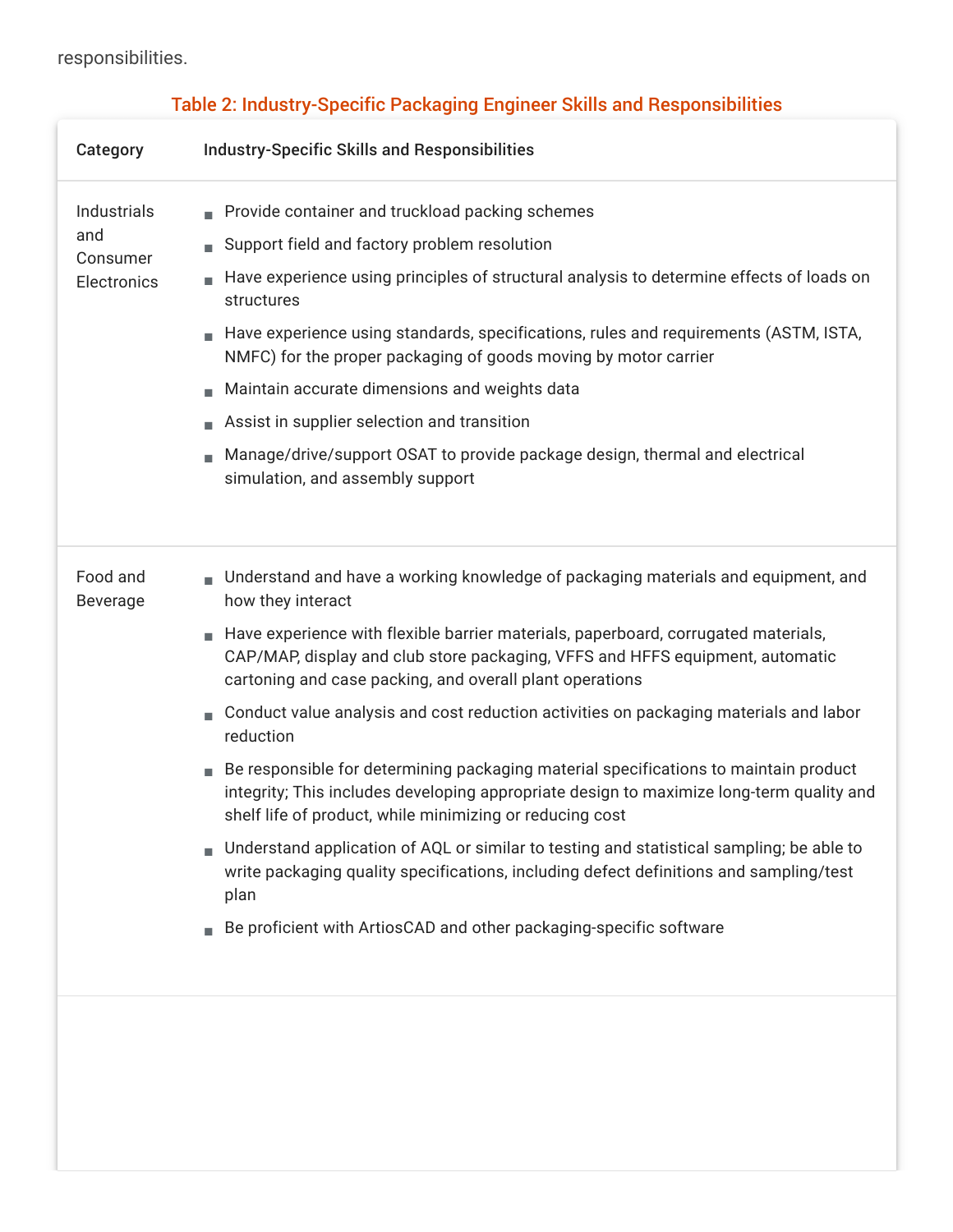| Life<br><b>Sciences</b>                                                                                                                                                                                                                                                                                                      | Author, review and/or approve regulatory and technical documentation, including (but<br>not limited to) bills of materials, package component specifications, standard operating<br>procedures and technical reports.<br>Manage and execute design, evaluation, testing, and qualification of new and modified<br>package components<br>Have knowledge of methods of sterilization and design requirements for medical device<br>packaging<br>Lead material qualifications for packaging changes, such as resin material changes<br>Create sterilization pallet patterns and nonsterile pallet patterns for manufacturing<br>locations |
|------------------------------------------------------------------------------------------------------------------------------------------------------------------------------------------------------------------------------------------------------------------------------------------------------------------------------|----------------------------------------------------------------------------------------------------------------------------------------------------------------------------------------------------------------------------------------------------------------------------------------------------------------------------------------------------------------------------------------------------------------------------------------------------------------------------------------------------------------------------------------------------------------------------------------------------------------------------------------|
| Consumer<br>Goods                                                                                                                                                                                                                                                                                                            | Connect with the consumer and predict/shape the user experience through marketing<br>research and consumer science activities                                                                                                                                                                                                                                                                                                                                                                                                                                                                                                          |
|                                                                                                                                                                                                                                                                                                                              | Have in-depth knowledge of one or more of the following materials and processes used<br>in the construction and manufacturing of cosmetic packaging:<br>Extrusion/injection molding                                                                                                                                                                                                                                                                                                                                                                                                                                                    |
|                                                                                                                                                                                                                                                                                                                              | Dispensing systems (airless, pumps)                                                                                                                                                                                                                                                                                                                                                                                                                                                                                                                                                                                                    |
|                                                                                                                                                                                                                                                                                                                              | Custom compact design                                                                                                                                                                                                                                                                                                                                                                                                                                                                                                                                                                                                                  |
|                                                                                                                                                                                                                                                                                                                              | Propel/repel mechanism                                                                                                                                                                                                                                                                                                                                                                                                                                                                                                                                                                                                                 |
|                                                                                                                                                                                                                                                                                                                              | Provide a comfortable environment, but with regular exposure to factors such as<br>temperature extremes, moving machinery, loud noise, and fumes that cause noticeable<br>discomfort or a moderate risk of accident or illness.                                                                                                                                                                                                                                                                                                                                                                                                        |
|                                                                                                                                                                                                                                                                                                                              | Be proficient with ArtiosCAD and other packaging-specific software.                                                                                                                                                                                                                                                                                                                                                                                                                                                                                                                                                                    |
|                                                                                                                                                                                                                                                                                                                              | Define optimum palletization plans, ensure supply chain constraints are taken into<br>consideration and enter palletization specifications in SAP, and ensure 100% accuracy<br>between data entry and physical measurements.                                                                                                                                                                                                                                                                                                                                                                                                           |
| AQL = acceptable quality limit; CAP = controlled atmosphere packaging; HFFS = horizontal form fill and seal;<br>ISTA = International Safe Transit Association; MAP = modified atmosphere packaging; NMFC = National<br>Motor Freight Classification; OSAT = outsourced assembly and test; VFFS = vertical form fill and seal |                                                                                                                                                                                                                                                                                                                                                                                                                                                                                                                                                                                                                                        |

#### Source: Gartner (July 2020)

### Enlist Packaging Engineering Service Providers for New Projects

Often new projects, special requests or one time innovations require enlisting packaging engineering services to provide the required expertise. Outside resources provide the benefit of deep technical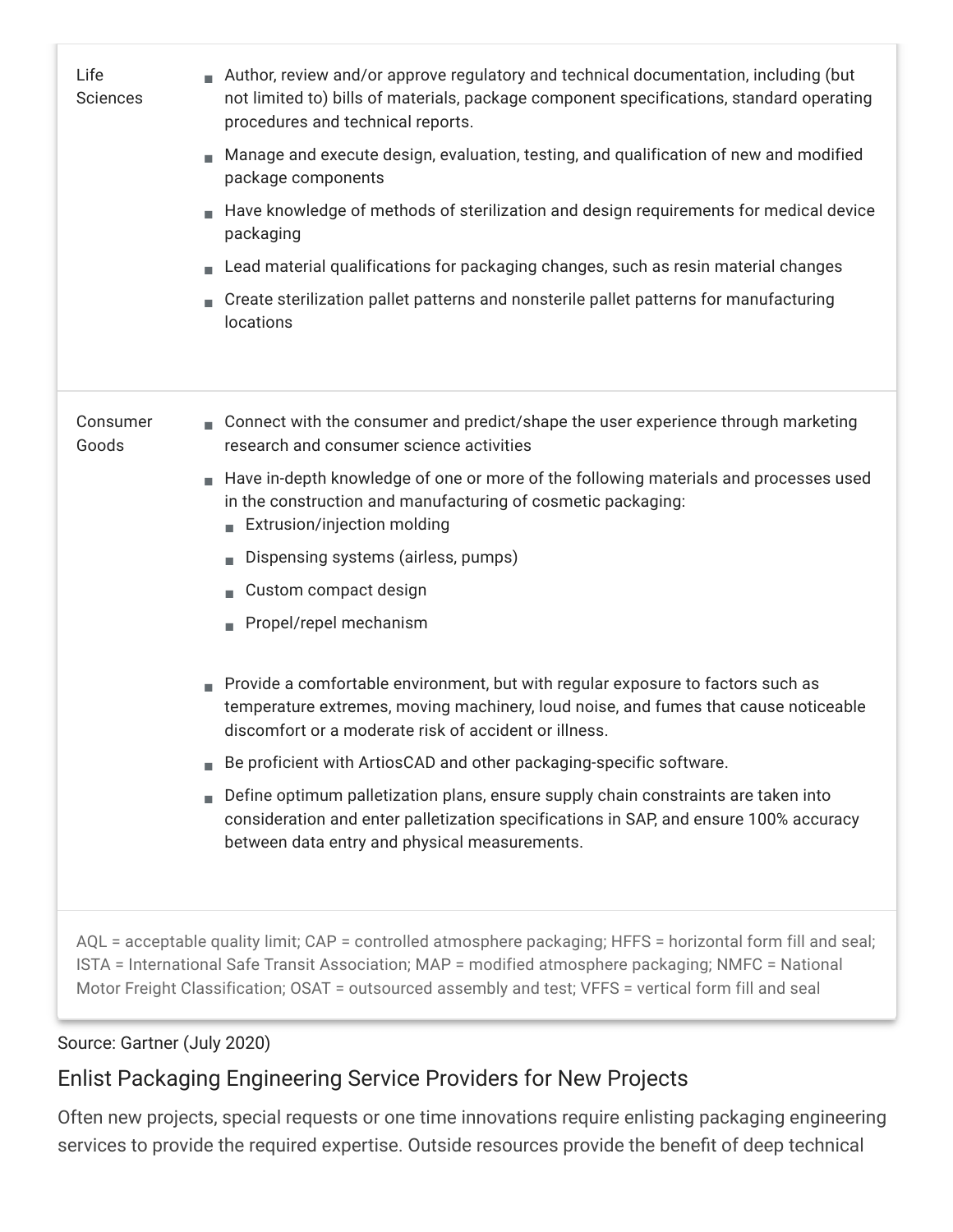knowledge that doesn't exist within the current team and the ability to have a subject matter expert step in and provide immediate results. This type of arrangement is often deployed when a completely new packaging format or assembly process is required. In-house experts are the go-to personnel for projects that involve known formats and packaging that will run on the existing manufacturing assets. Outside experts are well-suited for projects that are new to the organization such as converting from metal cans to rigid plastic packaging, introducing stand up pouches for the first time, and developing e-commerce ready packaging.

New packaging formats require knowledge of different filling and sealing equipment and the impact on shelf life and product protection. They also require qualifying new packaging material suppliers. The equipment for packaging can require specialists who focus solely on packaging equipment and have built relationships with OEM. A key area of difficulty exists when bringing packaging unit operations together into a single production line. This often requires working with multiple OEMs that specialize in specific operations by conveying, forming, loading, sealing, case filling, labeling and palletizing. Projects can require teams of experts that focus on specific operations such as sealing, package design, package integrity and testing.

Projects with significant levels of risk, investment or time constraints can benefit by the inclusion of engineering project management solution providers. Many organizations launch into complex projects without the required project leadership skills, suffer from a lack of defined scope or scope creep, and need an independent third party to break down cultural blinders and work across silos. For special packaging engineering requirements, organizations can reach out to a specific set of companies that provide contract engineers with expertise in areas such as pharmaceutical, food and beverage, and industrial packaging. Other service providers include third-party package testing facilities, package equipment, line layout consultants and packaging suppliers who maintain design and testing services for their customers. Utilize these external services for complex, high risk, high priority and capital-intensive programs.

# **Evidence**

<sup>1</sup> See ["Four Key Trends That Will Shape the Future of Packaging to 2028,"](https://www.smithers.com/resources/2019/feb/future-packaging-trends-2018-to-2028) Smithers.

<sup>2</sup> ["The Quest for Convenience,"](https://www.nielsen.com/jo/en/insights/report/2018/the-quest-for-convenience/) Nielsen.

 $3$  Gartner Secondary Research Services (SRS) summary of packaging engineer job descriptions.

 $^4$  Gartner SRS summary of key packaging engineer industry-specific skills and responsibilities.